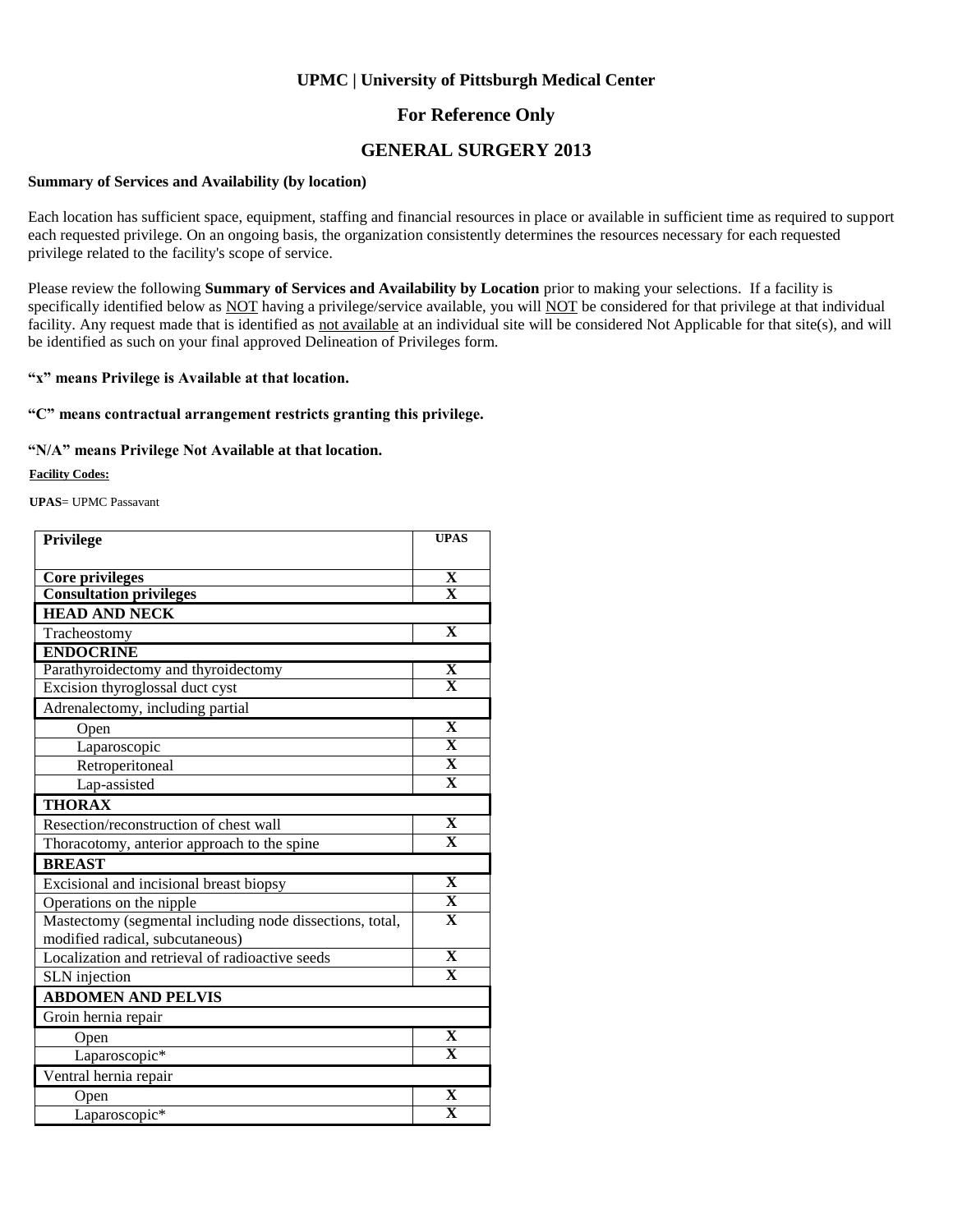# **For Reference Only**

## **GENERAL SURGERY 2013**

Page 2 of 5

| Privilege                                                   | <b>UPAS</b>             |
|-------------------------------------------------------------|-------------------------|
| Umbilical hernia repair                                     |                         |
| Open                                                        | $\mathbf X$             |
| Laparoscopic*                                               | X                       |
| Peritoneal/retroperitoneal dissection (e.g. for exposure of | X                       |
| the spine or lymphadenectomy)                               |                         |
| Exploratory laparotomy/laparoscopy                          | X                       |
| Diaphragmatic Herniorrhaphy                                 | X                       |
| <b>ALIMENTARY TRACT</b>                                     |                         |
| Esophagectomy                                               | X                       |
| Nissen fundoplication                                       |                         |
| Open                                                        | X                       |
| Laparoscopic                                                | X                       |
| Gastrectomy, gastroenterostomy, gastrostomy                 |                         |
| Open                                                        | $\mathbf X$             |
| Laparoscopic*                                               | X                       |
| Vagotomy except highly selective                            | x                       |
| Highly selective vagotomy                                   |                         |
| Open                                                        | X                       |
| Laparoscopic*                                               | X                       |
| Cholecystectomy (all techniques), cholecystostomy,          | Х                       |
| common bile duct exploration                                |                         |
| Appendectomy                                                |                         |
| Open                                                        | $\mathbf X$             |
| Laparoscopic                                                | X                       |
| Incision, excision, resection of intestine, including       | X                       |
| placement of enterostomy                                    |                         |
| Hemorrhoidectomy, Stapled hemorrhoidectomy,                 | $\overline{\textbf{X}}$ |
| sphincterotomy, fistulotomy and other techniques            |                         |
| Transanal excision/fulguration of anorectal                 | X                       |
| mass<br>Repair enterocele/rectocele*                        | X                       |
| Reconstructive perineal procedures (sphincteroplasty,       | X                       |
| repair vesico-vaginal-enteric fistula)*                     |                         |
| Colectomy (all)/colostomy                                   |                         |
| Open                                                        | $\mathbf X$             |
| Laparoscopic*                                               | X                       |
| Transanal                                                   |                         |
| <b>TEMIS</b>                                                | $\mathbf X$             |
| <b>TEMS</b>                                                 | X                       |
| Splenectomy                                                 |                         |
| Open                                                        | X                       |
| Laparoscopic*                                               | $\overline{\textbf{X}}$ |
| Abdominoperineal resection                                  |                         |
| Open                                                        | $\mathbf X$             |
| Laparoscopically assisted*                                  | $\overline{\mathbf{X}}$ |
| Restorative proctocolectomy*                                | $\overline{\mathbf{X}}$ |
| Liver resections*                                           |                         |
| Open                                                        | $\mathbf X$             |
|                                                             |                         |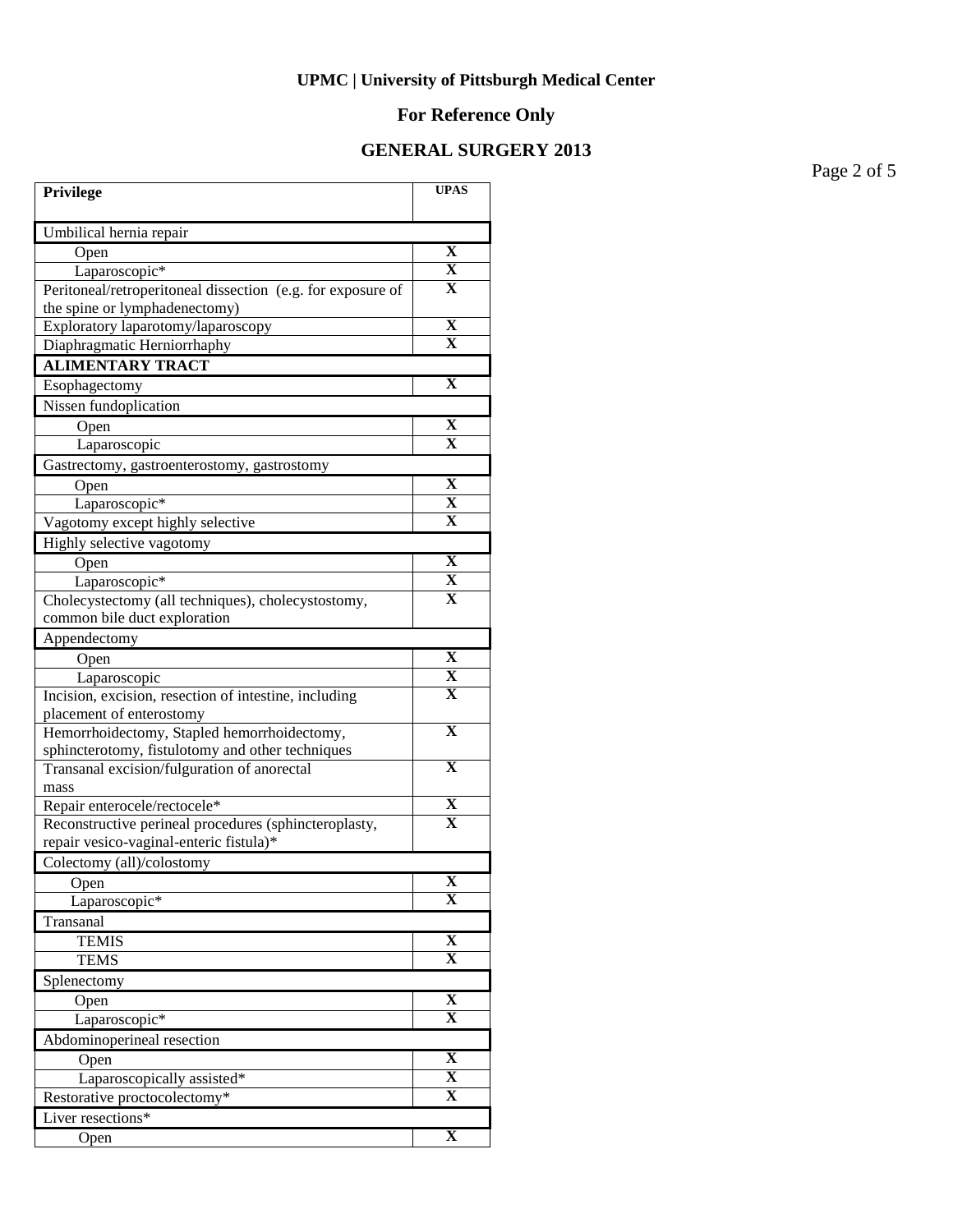# **For Reference Only**

## **GENERAL SURGERY 2013**

Page 3 of 5

| Privilege                                           | <b>UPAS</b>                            |
|-----------------------------------------------------|----------------------------------------|
| Laparoscopic                                        | $\mathbf X$                            |
| Pancreas resections/debridement                     |                                        |
| Open                                                | X                                      |
| Laparoscopic                                        | $\overline{\mathbf{X}}$                |
| Pancreatectomy                                      | $\mathbf X$                            |
| <b>GENITOURINARY TRACT</b>                          |                                        |
| (In conjunction with other procedures)              |                                        |
| Insertion cystostomy tube                           | X                                      |
| Partial cystectomy, bladder repair                  | $\overline{\mathbf{X}}$                |
| Nephrectomy                                         | $\overline{\mathbf{X}}$                |
| Hysterectomy                                        | $\overline{\mathbf{X}}$                |
| Salpingooophorectomy                                | $\overline{\mathbf{X}}$                |
| <b>SKIN/SOFT TISSUE/BONE</b>                        |                                        |
| Regional lymph node dissections,                    |                                        |
| partial/complete including sentinel node techniques |                                        |
| Cervical                                            | $\overline{\mathbf{X}}$                |
| Axillary                                            | $\mathbf X$                            |
| Mediastinal                                         | N/A                                    |
| Periaortic                                          | X                                      |
| Pelvic                                              | X                                      |
| Sentinel Node Biopsy                                | $\mathbf X$<br>$\overline{\mathbf{X}}$ |
| Skin grafting, partial and full thickness           | $\overline{\mathbf{X}}$                |
| Fasciotomy<br>Amputations                           | $\mathbf X$                            |
| Biopsy peripheral nerve                             | $\mathbf X$                            |
| <b>TRAUMA</b>                                       |                                        |
| Pericardial window/pericardiocentesis               | N/A                                    |
| Lung lobectomy                                      | N/A                                    |
| Pneumonectomy                                       | N/A                                    |
| Procedures on Esophagus                             | N/A                                    |
| Teletrauma                                          | N/A                                    |
| <b>ENDOSCOPY</b>                                    |                                        |
| Esophagogastroduodenoscopy/biopsy                   | $\mathbf X$                            |
| Esophageal stent placement                          | N/A                                    |
| Percutaneous endoscopic gastrostomy                 | $\overline{\mathbf{X}}$                |
| Laryngoscopy                                        | N/A                                    |
| Bronchoscopy/biopsy                                 | N/A                                    |
| Anoscopy/Proctoscopy                                | $\overline{\mathbf{X}}$                |
| Sigmoidoscopy/Colonoscopy/Biopsy/                   | X                                      |
| Polypectomy/Stents                                  | $\overline{\mathbf{X}}$                |
| <b>BURN SURGERY</b>                                 | $\mathbf X$                            |
| <b>INTRAOPERATIVE ULTRASOUND</b>                    |                                        |
| <b>ULTRASOUND</b>                                   |                                        |
| Focused Abdominal Sonogram for Trauma<br>(FAST)     | N/A                                    |
| <b>VIDEOMAPPING</b>                                 |                                        |
| Videoassisted parathyroidectomy/thyroidectomy       | N/A                                    |
| Videoassisted neuroendocrine tumor resection        | N/A                                    |
| Intraoperative Nuclear Mapping (Gamma Probe)        | X                                      |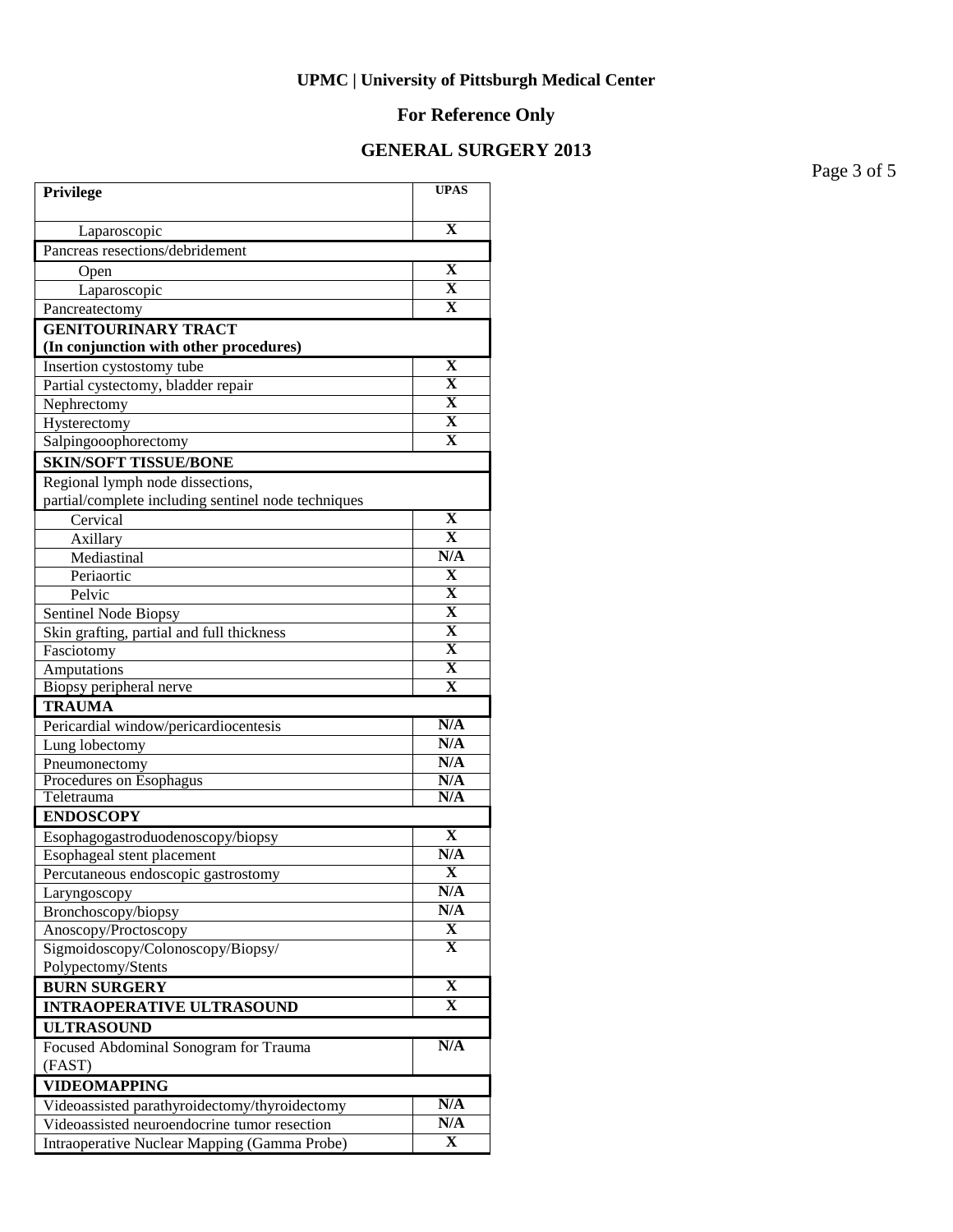# **For Reference Only**

## **GENERAL SURGERY 2013**

Page 4 of 5

| Privilege                                                                                  | <b>UPAS</b>             |
|--------------------------------------------------------------------------------------------|-------------------------|
| <b>TELEMEDICINE</b>                                                                        | N/A                     |
| <b>ROBOTICS (Certificate Required)</b>                                                     | $\mathbf X$             |
| <b>FLUOROSCOPY</b> (Certificate Required)                                                  | $\mathbf X$             |
| <b>LASER</b>                                                                               |                         |
| Nd:YAG                                                                                     | X                       |
| CO <sub>2</sub>                                                                            | $\mathbf X$             |
| KTP:YAG                                                                                    | $\overline{\mathbf{X}}$ |
| Argon                                                                                      | $\overline{\mathbf{X}}$ |
| Excimer-308 nm                                                                             | N/A                     |
| Diode-532 nm                                                                               | N/A                     |
| Diode- 630 nm                                                                              | N/A                     |
| $\overline{D}$ iode-810 nm                                                                 | N/A                     |
| Diode (Indigo)-832 nm                                                                      | N/A                     |
| Ho:YAG                                                                                     | $\mathbf X$             |
| <b>ANESTHESIA</b>                                                                          |                         |
| Moderate Sedation                                                                          | N/A                     |
| <b>CRITICAL CARE</b>                                                                       |                         |
| Medical supervision of intensive care unit patients,                                       | $\mathbf X$             |
| emergency transport, critical illness, and multi-system                                    |                         |
| organ failure                                                                              |                         |
| Arterial catheter insertion                                                                | X                       |
| Central venous and percutaneous dialysis catheter                                          | X                       |
| insertion                                                                                  |                         |
| Pulmonary artery catheter insertion                                                        | $\overline{\mathbf{X}}$ |
| Pericardiocentesis                                                                         | N/A                     |
| Interpretation and management of hemodynamic data                                          | X                       |
| Initiation and management of vasoactive and/or anti-                                       | X                       |
| arrhythmic drug infusions<br>Debrillation/cardioversion                                    | $\mathbf X$             |
|                                                                                            | N/A                     |
| Transthoracic echocardiography (limited)<br>Airway management of the non-intubated patient | N/A                     |
| Endotracheal intubation (oral, nasal)                                                      | N/A                     |
| Cricothyrotomy                                                                             | X                       |
| Percutaneous tracheostomy                                                                  | X                       |
| Bronchoscopy                                                                               | $\overline{\mathbf{X}}$ |
| Thoracentesis                                                                              | N/A                     |
| Thoracostomy tube insertion/management                                                     | X                       |
| Mechanical ventilation - initiation and management                                         | N/A                     |
| Renal replacement therapy management                                                       | N/A                     |
| Nutritional management of the ICU patient                                                  | N/A                     |
| Lumbar puncture                                                                            | N/A                     |
| Intercostal nerve block                                                                    | X                       |
| Cardiopulmonary resuscitation                                                              | $\overline{\mathbf{X}}$ |
| Abdominal paracentesis                                                                     | $\overline{\mathbf{X}}$ |
| Diagnostic ultrasonography                                                                 | N/A                     |
| Fluoroscopy                                                                                | N/A                     |
| Administration of intermittent and continuous sedation,                                    | N/A                     |
| analgesia, and intravenous anesthetics for management of                                   |                         |
| critically ill patients, as well as for moderate and deep                                  |                         |